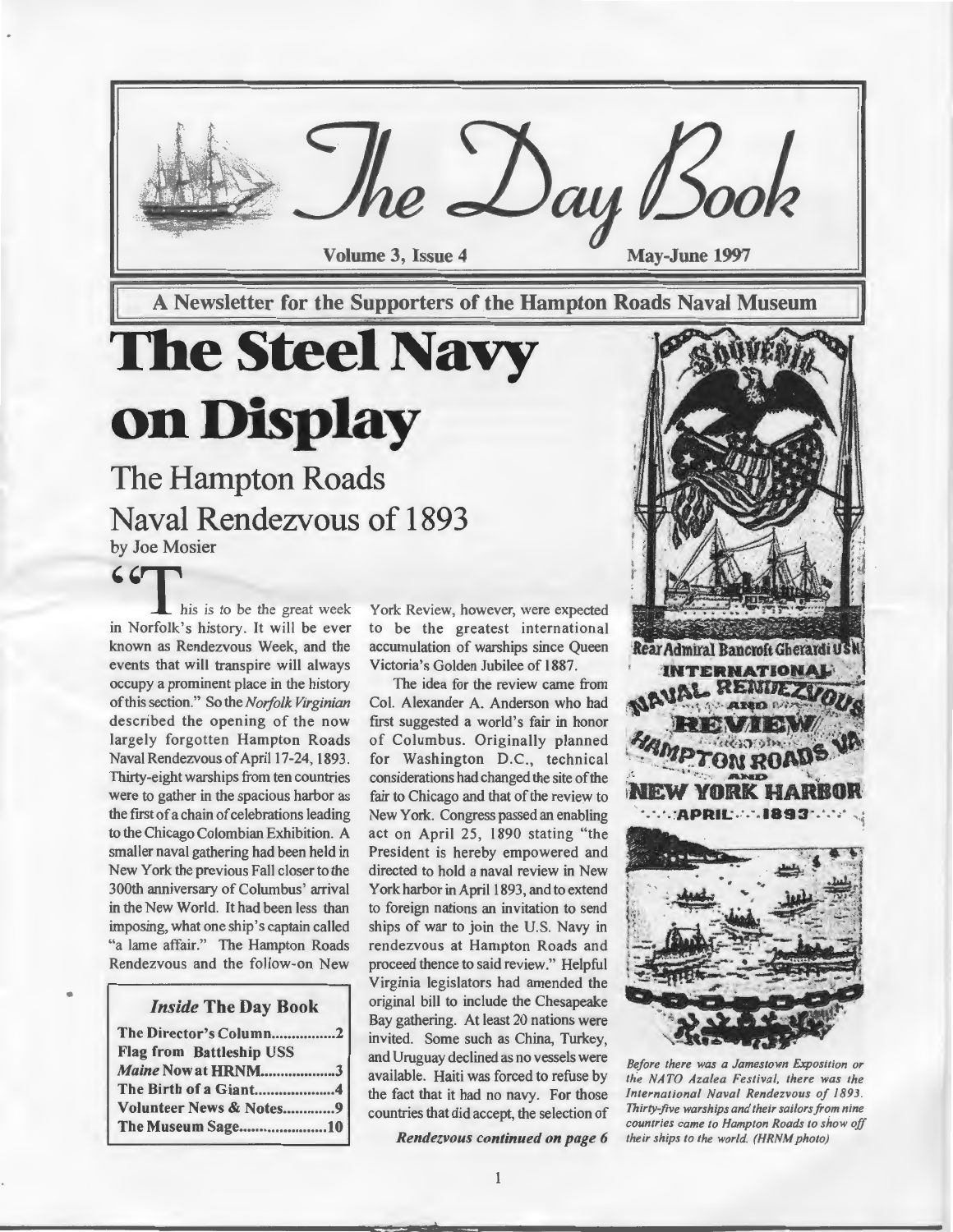## *''Y* Too Am a Hampton Roadser"

#### The Director's Column by Becky Poulliot

**On** February 28, the Hampton<br>
Roads Naval Museum<br>
experienced one of its finest<br>
hours We were given the encorporative Roads Naval Museum hours. We were given the opportunity to host a luncheon lecture with former Secretary of the Navy, the Honorable John F. Lehman. More than 130 guests attended the event held at Breezy Point Officer's Club, where Dr. Lehman engaged the audience by commenting on his ties to Hampton Roads and thoughts on the Navy of the 1980's and today. Dr. Lehman turned the presentation into an open forum by keeping the formal remarks short and then encouraging questions from the floor.

Since the formal decommissioning of the Navy's medium attack aircraft A-6 *Intruder* was being held at Oceana Naval Air Station later that day, several questions arose concerning this airplane and how its loss affected the Navy's strike capabilities. Dr. Lehman answered the tough questions deftly, harkening back to the 1950's inter-service fights between the Air Force and the Navy. With the loss of the A-6, according to Dr. Lehman, the battle has been concluded with the Navy no longer being capable of a deep strike mission. The presentation had its humorous moments also, particularly when a former mayor of Norfolk gently

reminded Dr. Lehman that Tidewater was no longer the appropriate term for this area. Dr. Lehman quickly shot back, "Mr. Mayor, to paraphrase President John F. Kennedy, I too am a Hampton Roadser." This

speakers lined up for the next two Hampton Roads. This presentation will months. Rear Adm. D. H. Tesson will be brought to you by Living History talk about the U.S. Coast Guard in Associates of Richmond who portray, Hampton Roads and the service it both in appearance and actions, historical provides to the Atlantic Fleet. This personages. This vignette will be held on lecture is scheduled for Monday, May 5 the Norfolk Naval Base's "Norfolk at 11:30 a.m. It will be held at The Galley Live!" club. Call 322-2992 for restaurant inside Nauticus. The bi- reservations to all three of these events. monthly-meeting of the Dunderfunk - Other noteworthy news includes a Society will meet on May 29 at 12:30 p.m. at Cracker's Resturant in Norfolk. The speaker will be Dave Hazard of the Portsmouth Regional Office of the Virginia Department of Historic Resources. He will talk about the shipwreck recently discovered in downtown Portsmouth. Then on Friday, June 20 go back in time to reminisce

#### About *The Day Book*

**HRNM Staff** 

*Director* 

*The Day Book* is an authorized publication of the Hampton Roads Naval Museum (HRNM). Its contents do not necessarily reflect the official viewofthe U.S. Government, the Department of Defense, the U.S. Navy, or the U.S. Marine Corps and do not imply endorsement thereof. The HRNM is a museum dedicated to the study and interpretation of 220 years of naval history in the Hampton Roads region. The museum is open daily from 10 a.m. to 7 p.m.

*The Day Book's* purpose is to educate and inform readers on historical topics and museum related events. It is written by the staff and volunteers of the museum. The newsletter takes its name from a 19th century Norfolk newspaper.

Questions or comments can be directed to the Hampton Roads Naval Museum editor. *The Day Book* can be reached at (757) 322·2993, by fax at (757) 445-I867, or write *The Day Book,* Hampton Roads Naval Museum, One Waterside Drive, Suite 248, Norfolk, VA 23510-1607. The museum can be found on the World Wide Web at http://xroads.virginia.edu/-VAM/ vanthome.html. *The Day Book* is published bi-monthly with a circulation of I,200.

*Becky Pou//iot Curator Joe Judge Education Specialist Bob Matteson Exhibits Specialist Marta Nelson Museum Technician Ofelia Elbo Assistant Curators*  Lt. *Tom Whalen Tom Dandes BTCS (SW) HRNM LPO 8M3 Dave Camp Editor of* The Day Book *Gordon Calhoun Director, HRNHF Maj.Gen.Dennis Murphy, USMC (Ret)* 



presentation was aired on *The 65th Secretary of the Navy, Dr. John* F. *Lehman, speaks at Breezy*  Cox Communication's *Point Officer's Club on Feb. 28. Rear Adm. D.H. Tesson, will speak* Channel I I. The museum *next on May 5 at The Galley Restaurant. (Photo by Becky Bump)* 

has a copy available for viewing. with two salts about the biggest naval Do not miss the other great luncheon battle of the Civil War-The Battle of

> peer survey to be conducted on June 4-6 by museum professionals recommended by the American Association of Museums. The lead reviewer is Ralph Eshelman, former director of the Calvert Maritime Museum in Solomons, MD, and now a noted international consultant. He will be joined by Lucy Alexander, marketing director for the Chesapeake Maritime Museum in St. Michael's, MD.

> These two individuals will meet with museum staff, Naval Base leaders, members of our foundation board, and museum committee members as part of the Museum Assessment Program (MAP III) for public relations. As noted in earlier columns, the MAP III project will assist us in working toward several long range goals such as projecting a recognizable image, attracting a wider audience, and developing programs and exhibits that our audience finds educational and interesting. If you wish to know more about MAP III or volunteer your efforts in working on this project, call me at 322-2990.

Bicky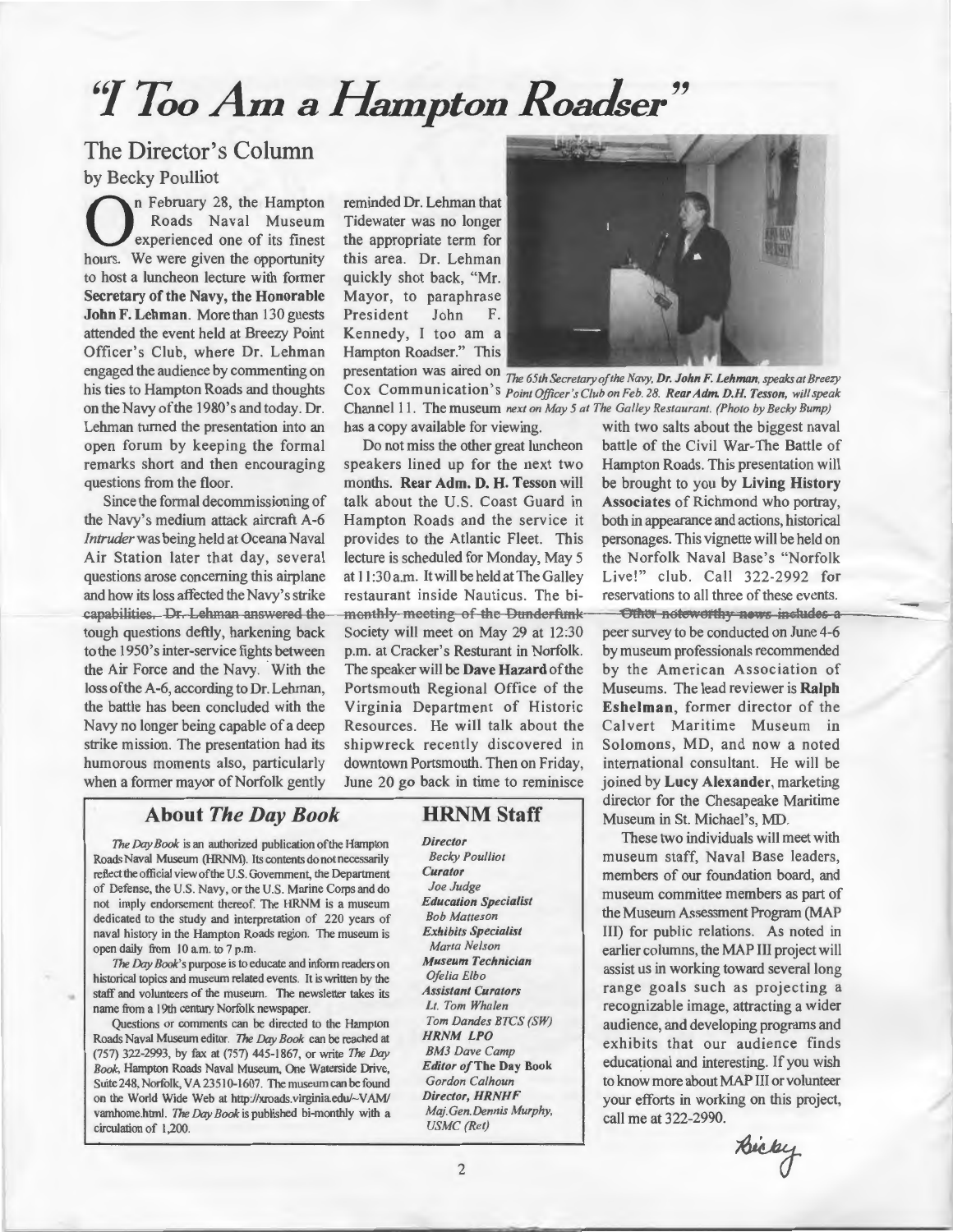# **Jack of Battleship USS** *Maine*  Donated to Museum

by Joe Judge

It was not an April Fool's jok<br>a friendly visitor walked<br>asked, "Would the museum<br>have the jack from the *Maine*?" t was not an April Fool's joke when a friendly visitor walked in and asked, "Would the museum like to

"Do you mean THE *Maine?"* the staff replied.

"Well, the one that sank at Havana."

And almost as easy as that, the museum came into possession of the jack from the battleship USS *Maine* (BB-2/c, ex-ACR-1) which was destroyed by an explosion in Havana, Cuba in 1898. The donor, Mr. Everett Conwell of Chesapeake, Virginia, inherited the flag from his grandfather. Mr. Conwell's grandfather was in the Navy and received the flag from one of the divers sent to investigate the wreck immediately after the explosion.

"The diver went down to the wreck and found this flag," Mr. Conwell explained. "He tied it around his waist and when he came back to the surface he asked the officer of the day if he could have it. The officer said yes, and the diver, who was good friends with my grandfather, gave it to him. In that way it came into my family, where it has been ever since."

The flag is the ship's jack, or union jack, a blue field with white stars flown at the jackstaff of a Navy ship at anchor. The 43 stars are all hand sewn. Along the hoist in black military stencils is the following type: *"Union No 3 Navy Yard New York Dec 1892." Maine* was built at the New York Navy Yard, launched in 1889 and commissioned in 1895. Soon after her commissioning, the Navy assigned Norfolk as the battleship's home port.

In 1898, *Maine* was standing by at Havana, ready

•



*The jack of the ballleship USS* Maine (BB-2/c, ex-ACR-1). *There are 43 stars on the jack. all hand sewn. There is also the wording UNION NO 3 NAVY YARD NEW YORK DEC 1892. (Photo by J02 Sykes)* 

9:40 p.m., the crew heard a noise like the firing of a gun. lt was followed immediately by, as one survivor said, "an indescribable roar, a terrific crash, an intense darkness." The forward section of the ship had exploded. Many of the sailors died instantly; others were thrown into the water or trapped and drowned as the ship sank.

Most Americans held Spain responsible, although the evidence was never enough to affix blame officially and certainly. What is certain is that the

explosion of the battleship launched the Spanish-American War, in which the Spanish Empire collapsed and the United States emerged as a world power. "Remember the *Maine!"* was the emotional exclamation point of an era.

The jack is a moving tribute to the sailors who died aboard the battleship. Plans call for it to be cleaned and professionally mounted prior to display. The artifact arrived in perfect time for the museum's centennial anniversary exhibit on the Spanish-American War. *db-*



to assist the U.S. consul as the *The second class ballleship USS* Maine *(88-2/c, ex-ACR-1) on watch in Havana Harbor. Cuba hours before her*  destruction. The explosion which sank the warship is one of the most famous and emotional moments in U.S. Cuban revolution against *Naval history. The jack at the front of the ship has been recently donated to the museum. (HRNM photo of* Spain grew more serious. At *an 1898 painting by Henry Reuterdahl)*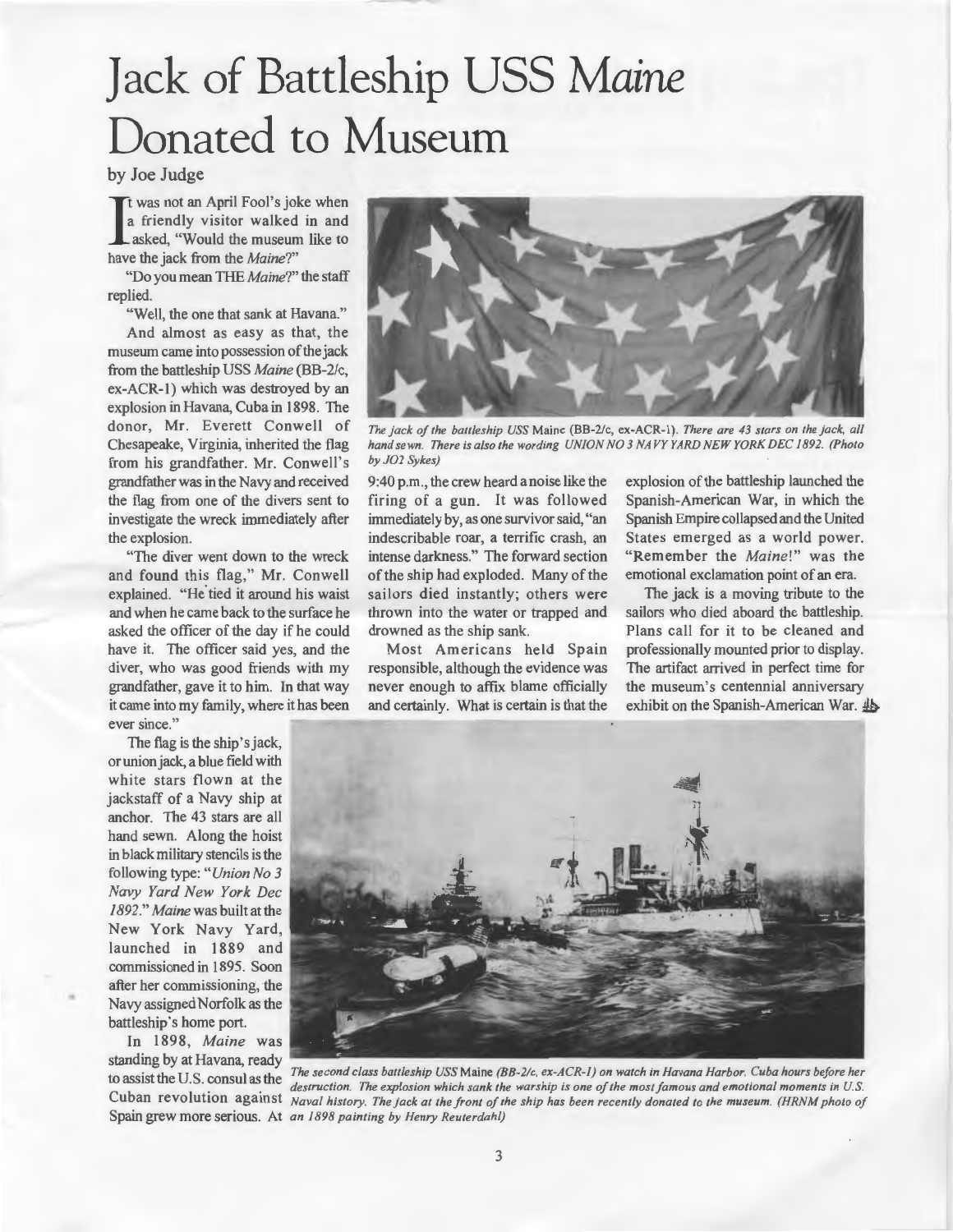## **The Birth of a Giant**

### The Founding of Newport News Shipbuilding and Dry Dock Company by Gordon Calhoun

The importance of Newport News Shipbuilding and Dry Dock Company to Hampton Roads and the U.S. Navy can not be understated. The Peninsula-based shipyard today employs over 18,000 people. It is one of only two yards in the United States that builds nuclearpowered attack submarines and the only shipyard capable of building nuclear powered aircraft carriers.

Like many large American corporations, Newport News Shipbuilding started small. The legend at the forefront of the shipyard's beginnings is the transportation tycoon Collis P. Huntington. A poor but driven entrepreneur from the age of 14, Huntington went on to build one of the largest real estate and transportation empires in the country. This empire included building the first transcontinental railroad in 1861, and founding the Chesapeake and Ohio Railroad (now known as CSX Transportation.)

In 1880, the 59 year old Huntington sent a survey team to the Virginia Peninsula to improve the marine and

railroad terminal on the James River. When team leader (and later company president) Walter Post arrived, he found a few scattered houses and very little development. Post, however, was extremely optimistic about what could be done. He wrote, "We were immediately stuck by the possibilities afforded by the harbor. We wondered why this post had not long before been recognized and utilized as a site for a city." Under such a recommendation, work began on the terminal immediately in 1882.

But a marine terminal was not enough. *The serious expression of Collis P. Huntington*  By 1886, it was discovered that a ship *accurately portrays the entrepreneurial drive*<br>repair facility was needed to overhaul *and wisdom of one of the 19th century's leading* repair facility was needed to overhaul *and wisdom of one of the 19th century's leading*<br>cannot year and the *tycoons. Along with Calvin Orcutt*, Huntington cargo vessels loading up at the *becoons. Along with Calvin Orcuit, Huntington* <br>hew terminal. The repair facilities in *boads (HRNM photo of a 1986 Newport News* new terminal. The repair facilities in *Roads. (HRNM photo of a 1986 Newport News Virginia for the ever increasingly large Shipbuilding painting. Used with permission.)* commercial vessels were found to be Orcutt. A tireless administrator, the yard inadequate. Huntington also discovered reached new levels of growth and that it would cheaper and easier for him efficiency during his 22-year tenure. to build ships for his shipping company To increase national publicity for himself. Using money he had earned the new facilities, the company held a while building up his railroad and formal public ceremony on April 24 by shipping empire, Huntington decided to accepting the monitor USS *Puritan* into invest in a new shipyard in addition to the dry dock for a complimentary the new terminal. It was named the were were left and his steff invited over<br>Chesapeake and Ohio Dry Dock and 300 dignitaries, including Virginia's Chesapeake and Ohio Dry Dock and 300 dignitaries, including Virginia's Construction Company. Construction on governor, several local, state and U.S. Construction Company. Construction on a 600 foot long and 25 foot deep stone representatives, and several U.S. Navy dry dock began in June 1887. officers and civilian officials. The *Norfolk* 

March 1889. By April 19, the yard day at Newport News, the occasion being opened its door for business by accepting the formal opening of the largest dry dock<br>the dredging vessel Commodore and the in the United States." the dredging vessel *Commodore* and the British steamer *Wylo.* The yard also Once the docking of *Puritan* and received a new president, Calvin B. formal dedication of the dry dock were



*"A gala day at Newport News.* " *The double turreted monitor USS* Puritan *pulls into Dry Dock No. I at the Chesapeake and Ohio Dry Dock and Construction Company for the official opening ceremonies of the company, April 24, 1889. (Photo provided by Newport News Shipbuilding and Dry Dock Company)* 



Shipbuilding painting. Used with permission.)

Workers fmished Dry Dock No.I in *Virginian* hailed the ceremony as "a gala

complete, the guests retired to Huntington's riverside Warwick Hotel for a festive banquet. The guests delivered over · four hours of speeches and toasts. Everything from the Commonwealth of Virginia, the Merchant Marine, to the U.S. Navy were praised and toasted.

Along with the construction of the shipyard, the company planned an expansion of Newport News. New streets were planned and built, a bank opened, and a utilities company was founded. To reflect the growth of the new city, the shipyard changed its name to Newport News Shipbuilding and Dry Dock *Giant continued on page 8*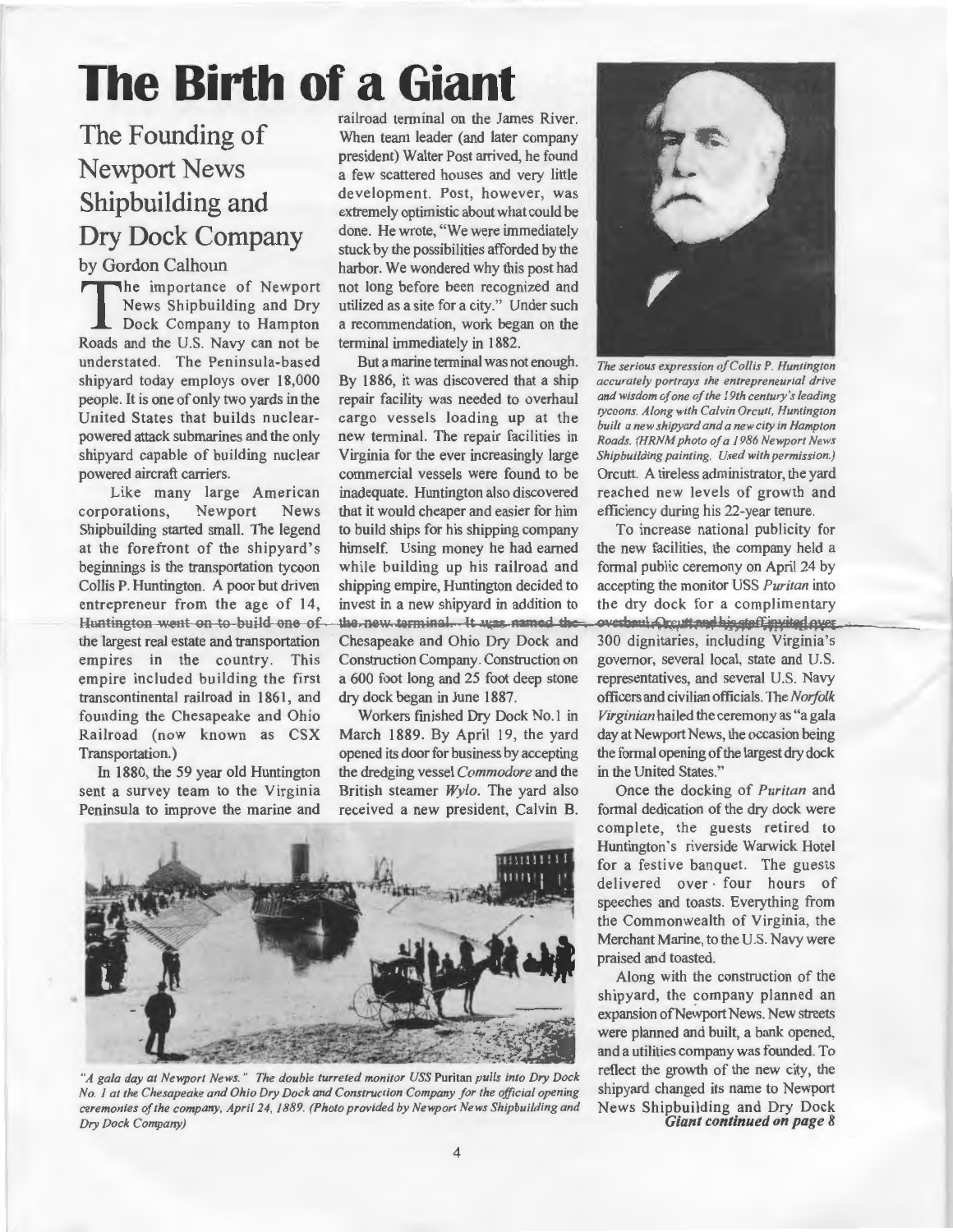## **HRNM's Upcoming Special Events**

### *The Hampton Roads Naval Museum Lecture Series*



•

Rear Adm. D.H. Teeson, United States Coast Guard Commander Maintenance and logistics Command Atlantic Sir Arthur Wellesley, the Duke of Wellington, said that it was "necessary to trace a biscuit from London to a man's mouth ... or no military operations can be carried out." The Maintenance and Logistics Command makes it happen for both the Coast Guard and the U.S. Atlantic Fleet. Find out how from Rear Adm. Teeson. May 5th at 11:30 a.m. in The Galley Restaurant inside Nauticus. Call (757) 322-2992 for more information and reservations.

#### Living History Associates presents "The Battle of Hampton Roads"

Living History Associates presents a first person interpretation of the great battle of the ironclads. Former crew members of CSS *Virginia* and USS *Monitor* share their opposing first hand recollections of the two ironclads fighting in Hampton Roads. *Hold on tight, its going to be a bumpy ride!* Friday June 20th at 11:30 a.m. at Norfolk Live! on the Norfolk Naval Base. Call (757) 322-2992 for more information and reservations.

#### *The Scuttlebutt Summer Conversations*

*The museum staff and its volunteers invite you to a new summer lecture series. All talks will begin at Jpm under the Nauticus Celebration Pavilion. Admission is free.* 

June 3rd-On to Richmond!-Join Gordon Calhoun, Editor of *The Day Book* and writer of the Museum · Sage column, as he tells us about the Army of the Potomac's first attempt to seize the city of Richmond via the Virginia Peninsula. Come hear the Museum Sage's views on some of the more controversial personalities and military maneuvers of the American Civil War.



July 8th-Now Put *That* in a Bottle!-HRNM volunteer and Master Modeler, Bob Comet, will discuss how his career as a ship model builder has helped him



understand three centuries of naval technology. This is for all of us who have spent time negotiating with a bottle of glue and a pile of plastic.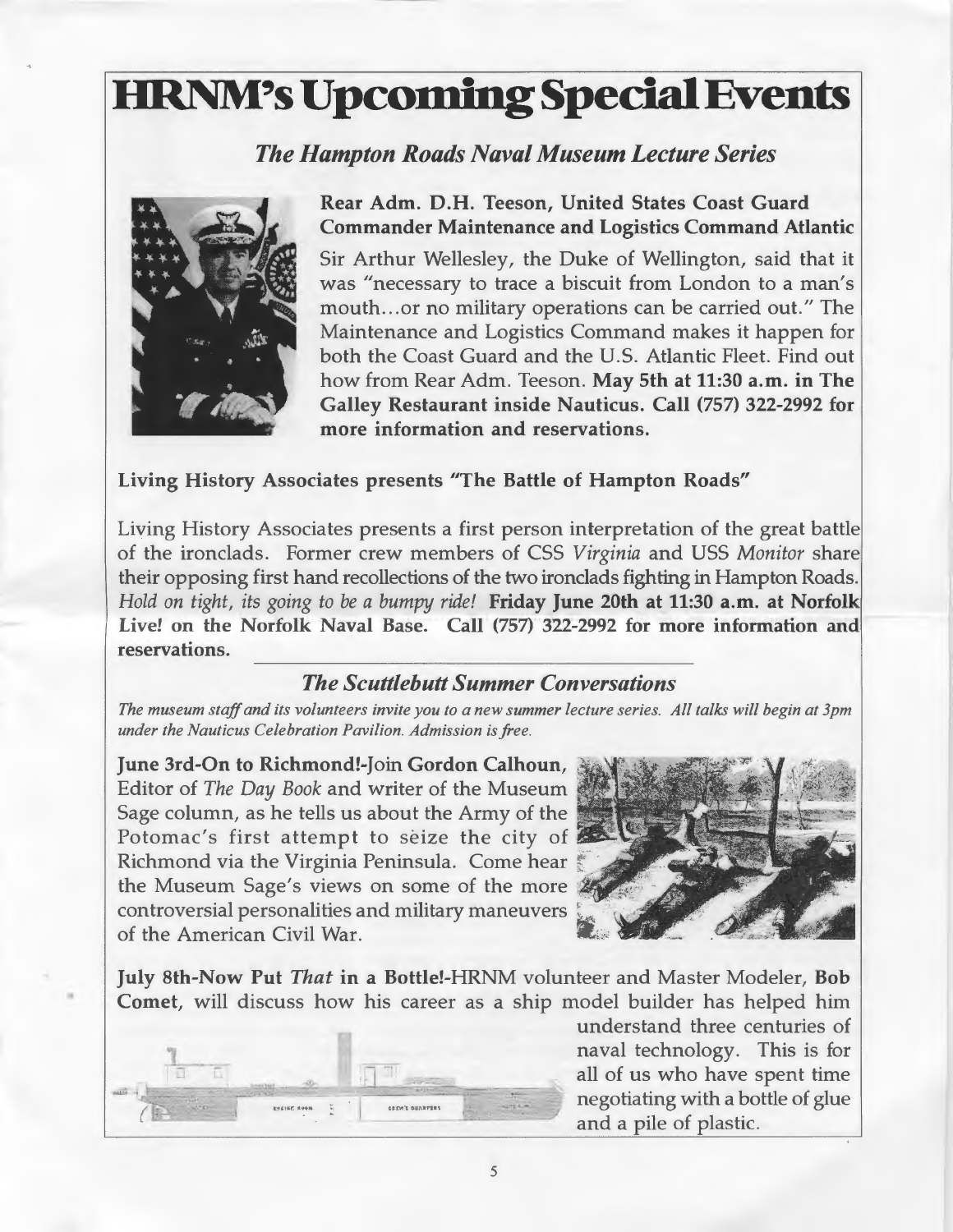#### *Rendezvous continued from page 1*

which warships to send became a delicate diplomatic juggling act. When Russia announced it would send five vessels, England promptly added the cruiser HMS *Australia* from the Mediterranean station to bring its representation to the same number.

The Naval Rendezvous Association, headed by Col. George W. Johnston and former Norfolk Mayor Barton Myers, organized the festivities ashore. In a wistfully remembered show of regionalism, the cities surrounding Hampton Roads each contributed at least \$2,500 to pay for maps, fireworks, boat races, military drills, and band concerts. To house the expected throng of visitors the call went out that "every person who can accommodate any of these visitors should notify the secretary of the Business Men's Association at once." "White companies comprising the National Guard (or militia) of any state in the Union" received invitations to a competitive military drill as part of the show. Renowned companies such as the First Virginia, Fifth Maryland, and National Fencibles of Washington, DC attended. The owners of the four-decked excursion steamer *Columbia* offered her for a free trip for Norfolk school children to view the fleet. Over one hundred



NAVAL RENDEZVOU **HAMPTON ROADS VA PRIL AND MAY 1893** 



A contingent of U.S. Marines round up three drunk bluejackets and escort Rear Adm. Bancroft Benham went ashore shortly after noon<br>them back to their ships through downtown Norfolk during the Rendezvous. Gherardi. The senio *them back to their ships through downtown Norfolk during the Rendezvous.* Gherardi. The senior

businesses from cigar makers to oyster Gherardi had served on active duty for Lieutenant-Colonel Frank, of the Second packers entered floats in the Trades better than 47 years. Although born in Artillery." While the content of their Parade. Bicycle races were held on the Louisiana, during the Civil War he had conversation is unreported, no such grounds of the Norfolk Company. The helped capture New Orleans as part of delays were noted for the rest of the Consolidated Fireworks Company of Farragut's squadron. Prior to assuming Rendezvous. New York put on a "magnificent command of the U.S. warships at the By the 17th, Hampton Roads began pyrotechnic display." The International Naval Rendezvous, Gherardi had to fill as the British squadron of five ships Naval Ball held on April 26 at Armory served at the head of the North Atlantic *Rendezvous continued on page* 7

*Virginian* devoted two full columns to Adms. Benham and Walker. The first the description of "Norfolk's beautiful ship to arrive at Hampton Roads did so daughters[who]neverlookedlovelieror on March 28. It was the *Newark*  appeared to greater advantage." All in returning from Spain with relics of the all, the newspaper asserted that "despite" explorer Columbus. The bulk of the predictions to the contrary, from American fleet arrived April 1 from New opposing elements in other cities, and the York. For the next two weeks the vessels crop of croakers at home" the Naval were in and out of the Roads, conducting Rendezvous Week maneuvering drills in the vicinity of Cape

success. The earliest arrivals among the foreign The largest ships were the Russian vessels *General*  contingent of ships *Admiral* and *Rynda*. As they passed Fort present was the Monroe on the morning of April 10, the American group of 13 Russians fired the required 21-gun salute, vessels. Although but the gunners at the fort had there had been fierce apparently failed to read the program infighting to see who as it took almost an hour for them to would command, the return the honor. The delay apparently position ultimately did not go unnoticed by the top brass. went to 61-year old The newspapers reported that "Admiral" *(HRNMphoto of an 1893* Frank Leslie's Illustrated Newspaper *engraving)* officer in the US Navy, commandant of Fortress Monroe,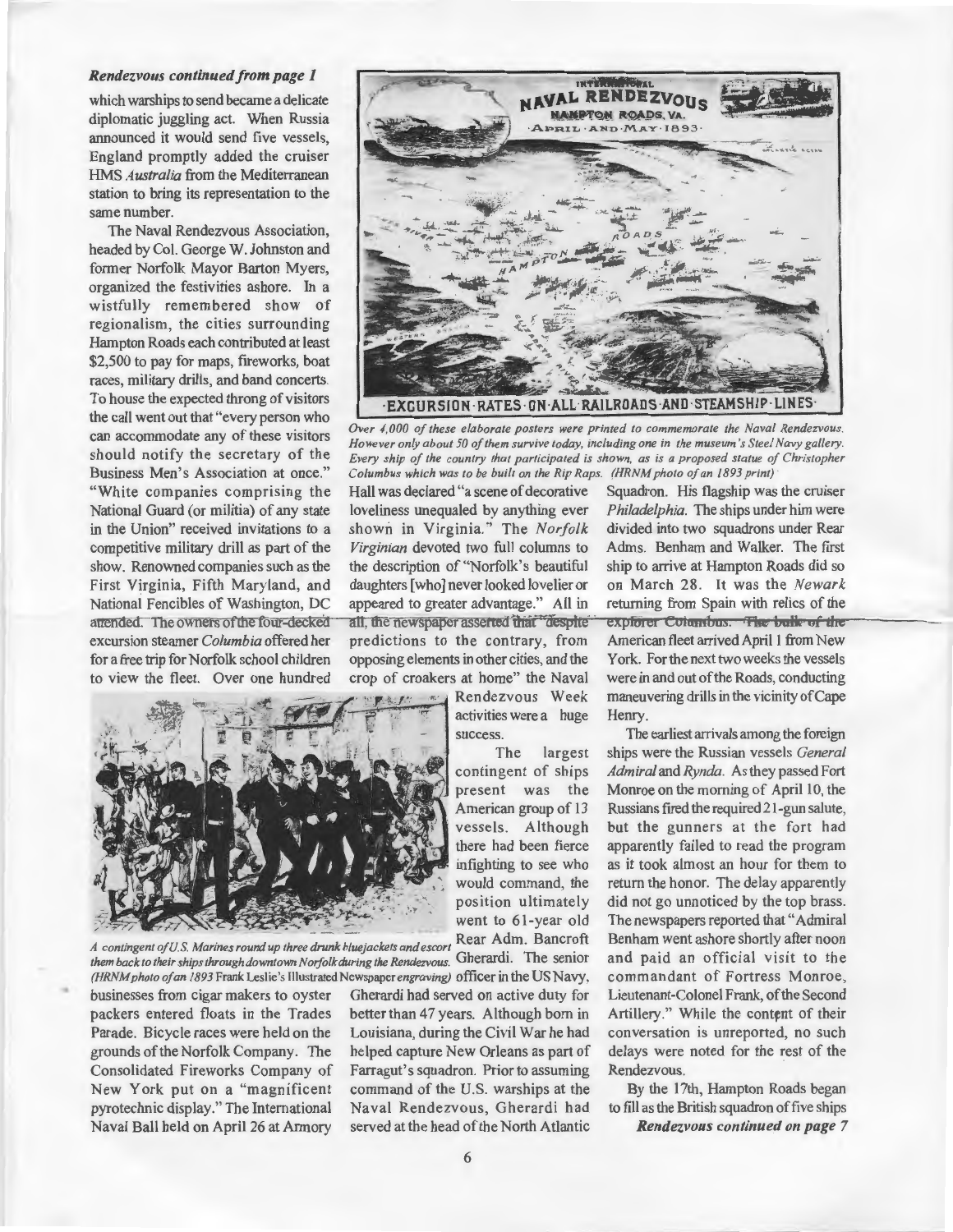#### *Winged Messengers-Naval Communications Before Marconi*

The Hampton Roads Naval **Rendezvous of 1893 occurred two** years before Guglielmo Marconi demonstrated long range wireless transmission. Reporters covering the naval gathering seemed fascinated by the various means of signaling used by the ships present. They wrote of men "wigwaging with red flags," "long strings of crazy quilt pennants," and "the cacophony of signal guns and whistles." What interested them most was the experimental use of carrier pigeons.

The Southern Associated Press reported, "The programme will include relay work from Hampton Roads to Richmond by Richmond birds; thence to Annapolis by the cadet flyers; thence to the office of the Secretary of the Navy by Washington birds." From off Cape May, New Jersey birds were to be released to carry messages in relays to Washington and New York via Newark and Philadelphia. There were concerns. "This experiment is not what it would be a little later in the year as just now hawks are numerous in the middle states and very hungry, and this being the most important time ofthe breeding season not many birds can be spared."

The big test came on April 22. Two pigeons lifted from the deck of the dispatch boat *Dolphin* at 0700 off Fort Monroe and reached the loft of the owner, R.B. Caverly in Washington at 1220. The birds covered 135 miles in little more than five hours. Mr. Caverly hurried the messages to the White House. The short personal messages were addressed to President Grover Cleveland who expressed his surprise at the speed of the service. The birds were fortunate in that "Uncle Jumbo," as he was known to his younger relatives, did not decide to honor their service by inviting them to dinner. *-J.M.* 

#### *Rendezvous continued from page 6*

were joined that afternoon by Dutch and French vessels. Warships would continue to trickle in over the next week. Some that were expected did not show. Three Russian cruisers were prevented from attending by ice in the Baltic. The

#### *Steel Naval Power on Display-The Ships of the 1893 Hampton Roads Naval Rendezvous (Ships listed with Rate, When launched, and Displacement)*

USS *Philadelphia* (pc/1889/4224t) *Etna* (flag) (pc/1885/3800t) First Squadron - *Giovanni Bausan* (pc/1883/3277t) Rear Adm. Benham *Dogali* (pc/1885/2050t) USS *Newark* (flag) (pc/1890/4083t) USS Atlanta (pc/1886/3189t) USS *San Francisco* (pc/1889/4583t) USS *Baltimore* (pc/1888/4413t) USS *Bancroft* (patrol gunboat/1892/ 839t) USS *Bennington* (gunboat/1888/ 1710t) Second Squadron-Rear Adm. Walker USS *Chicago* (pc/1885/4500t)

USS Yorktown (gunboat/1888/1710t) USS *Charleston* (pc/1888/4200t) USS *Vesuvius* (dc/ 1888/929t) USS *Concord* (gunboat/1888/1710t) USS *Cushing* (torp boat/1890/116t)

#### Foreign Participants

England - Vice Adm. Hopkins HMS *Blake* (flag) (I pc/ 1889/9150t) HMS *Australia* (ac/1888/5600t) HMS *Magicienne* (2cc/1888/2800t) HMS Tartar (tc/1886/1950t) HMS *Partridge* (gunboat/1888/755t)

France- Rear Adm. Libran *Arethuse* (flag) (pc/1882/3487t) *Jean Bart* (pc/1889/4044t) *Hussard* (barque/ 1877/935t)

Argentine protected cruiser *Nueve de Julio* simply bypassed the Virginia affair and headed straight for New York. But to the immense crowds of onlookers these absentees were unimportant. The population of the cities surrounding the Roads swelled by 50,000. Prices soared. "It costs 30 cents to get shaved, and only the wealthiest are able to afford a hair-cut," lamented the *Virginian.* Local watermen made small fortunes charging \$5 an hour to ferry sight seers among the anchored warships. The Hygeia Hotel at Old Point Comfort turned away enough people to have doubled its occupancy daily. Even bad weather in mid-week could not dampen the crowd's spirits. In the face of high winds, ladies simply sewed lead shot in the hems of their skirts

United States-Rear Adm. Gherardi Italy- Rear Adm. Magnaghi

#### Germany-

*Kaiserin Augusta(pc/1892/6218t)*  Seeadler (light cruiser/1892/1834t)

#### Russia-

General Admiral (ac/1873/5031t) *Rynda* (pc/1885/3537t)

#### Spain-

*Riena Regente* (pc/ 1887/4725t) *Infanta Isabel* (uc/1885/1152t) *Nueva Espana* (torp boat/1889/562t)

#### Brazil-

Aquidaban (battleship/1885/4921t) *Republica* (pc/1892/1300t) *Triadentes* (torp. boat/1892/795t)

#### Holland

*Van Speyk* (uc/1882/3600t)

#### *Abbreviations*

*2cc=second class cruiser ac=armored cruiser dc=dynamite cruiser pc=protected cruiser tc=torpedo cruiser uc=unprotected crusier* 

to prevent "an undue display of ankles as they clambered up the steep landing steps of the ships."

The Naval Rendezvous Association had given thought to the needs of the sailors serving in this armada. Special events were organized for their entertainment. Ship 's bands joined in concert. Marine detachments held a competitive drill. The crews of the *San Francisco* won every boat race held on the 19th. After noting the prize money was only \$50, the *Virginian's* reporter allowed that "a considerable amount changed hands" in side bets. 'The *San Francisco's* men have more money than they can spend in a week's liberty."

Early fears were that so many sailors ashore would fill the jails and tum "this *Rendezvous continued on page 8*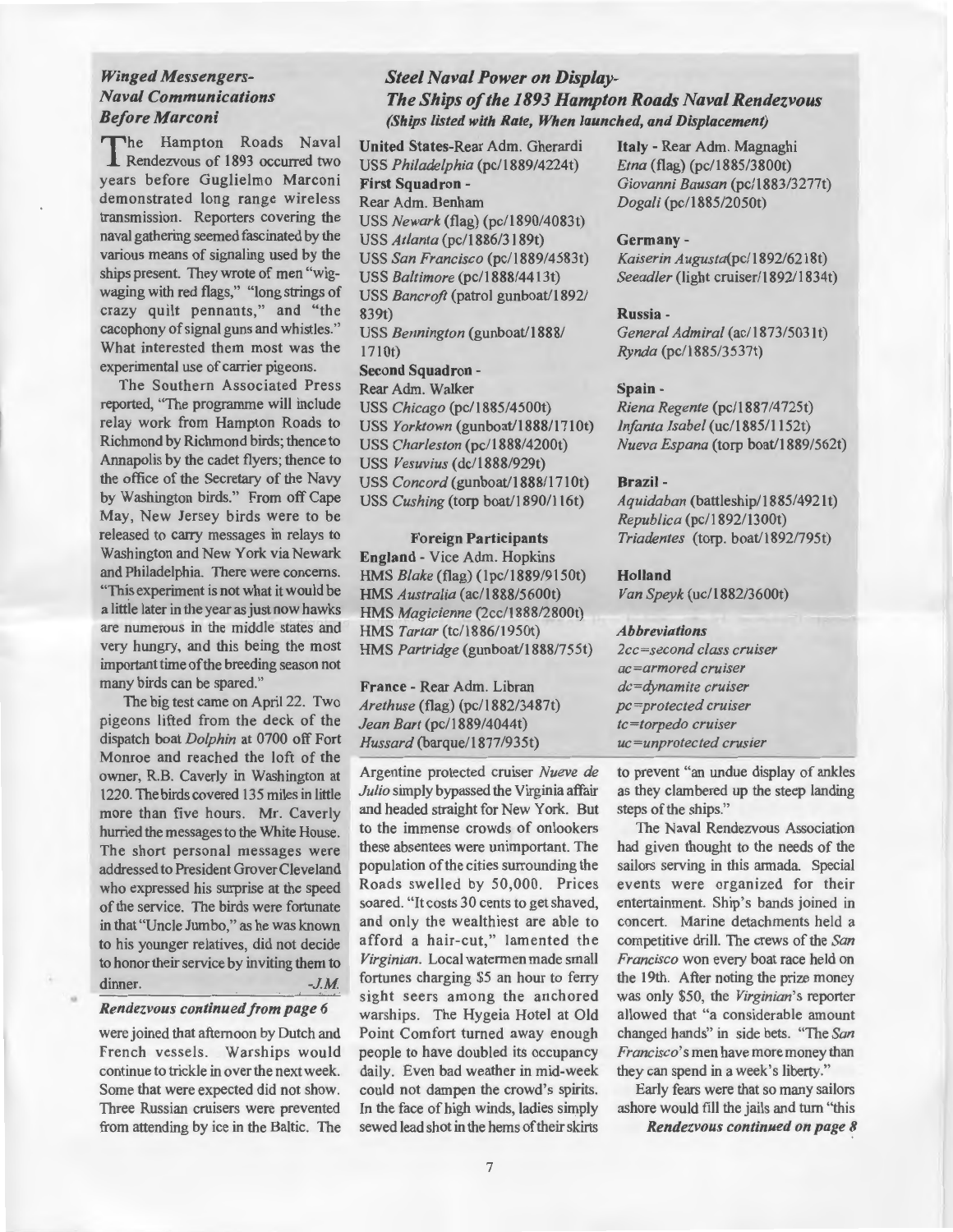*Rendezvous continued from page* 7 gay resort into a howling bedlam." The paper was pleased to report, "With men from six nationalities, it is somewhat remarkable that there have been no disturbances, but all the men seem to be on their good behavior. There has been no.restraint upon liberty and the privilege has not been abused."

The good times came to an end at 9 o'clock on the morning of April 24.

#### *Giant continued from page 4*

Company, its present day name, on Feb. 17, 1890. Later that year, the yard laid down Hull I, a tugboat named *Dorothy*  for the New York and Northern Railroad.

By 1890, Huntington had moved out to his mansion in California. However, he still kept a close eye on his new enterprise in Virginia with frequent correspondence with Orcutt. On October 7, 1892, Orcutt received one of Huntington's letters that stated the shipyard should be ready to build two 1 0,000-ton steamers. He also included an article from the *Washington Star* about the Navy's proposal to build two new major warships. Huntington began to see the possibilities of cashing in on Navy contracts for the first time. "I think it may be well to [build] these ships," he commented.

Under Huntington's instructions, Orcutt submitted a bid for the battleship *iowa* (BB-4) and the armored cruiser *Brooklyn* (ACR-3). Unfortunately, he lost. Orcutt tried to make the case even though Newport News' bid was not the lowest, the quality of their shipyard work was the finest anywhere. The Navy did not accept the argument and awarded both ship contracts to Cramp and Sons ofPhiladelphia. Feeling somewhat bitter, Orcutt commented that the profit margin on Navy ships was not worth the time anyway and that "none but the hardy need apply."

Work continued on several commercial steamers through the early 1890's. Despite the initial setback, the yard did not give up on warship construction. The next contract Huntington and Orcutt hoped to get included the construction of three shallow draft gunboats, to be later named *Nashville* (PG-7), *Helena* (PG-8), and *Wilmington* (PG-9). This time, they

Excursion steamers from as far away as Baltimore and Washington filled with onlookers to watch the departure of the Rendezvous fleet on its way to New York. Thousands lined Sewells Point, Ocean View and Old Point Comfort. The warships pulled out in two columns with American vessels to the left. Following in the rear was a clump of three Brazilian ships which had arrived only the night before. After the fleet

cleared the Capes, the excursion steamers returned to port.

"The beautiful bunting which has bedecked the most imposing buildings in Norfolk has been removed, and Norfolk's holiday celebration is over." But the *Norfolk Virginian* rhapsodically predicted that "the future of Norfolk is safe, and that growth and prosperity will be developed in a more marked manner than ever before in her history."



*The double launching of the battleship USS* Kearsarge *(BB-5) (shown above) and her sister ship USS* Kentucky *(BB-6) help make Newport News Shipbuilding one oft he Navy 's primary builders. (US Navy photo)* 

succeeded with the lowest bid and the yard. Huntington denied all charges of shipyard was now in the warship · wrong doing and believed that the

won the contract, he reminded Orcutt *Kearsarge* (BB-5) and *Kentucky* (BB-6) about the correct away to conduct went ahead as scheduled. Newport News business. "I would rather lose money on launched both battleships on March 24, a first class ship than to make money on 1898. one that did not give satisfaction to the The contracts had a lasting effect in Government. I find there is more money two ways on the yard. From this point is doing things this way, and, outside of forward, the Navy became one of money, there is a great satisfaction in Newport News Shipbuilding's primary doing things well, and it would be customers. The yard would continue to humiliating to me to have anything turned turn out commercial ships, but warship out from our yard that was not frrst class." construction became a larger portion of

the yard to get bogged down with Navy contracts also brought hundreds of more contracts. He wanted to stick with workers, leading to the growth of commercial contracts, but an economic Newport News itself. recession had hit the country in the Huntington's enterprise on the James early 1890's and commercial contracts River is still paying dividends today to were increasingly hard to come by. As the Hampton Roads region by employing a result, bids were made on two new thousands of people and turning out frrst battleships. After a month of hearings class ships. Many of Huntington's 19th and debating over the design of the new century competitors went out of business. battleships, the Navy awarded Newport But a 110 years after the first ground was News with both contracts. Several other broken on Dry Dock No.I, Newport competing yards cried foul and leveled News Shipbuilding remains a lasting charges of government corruption, since monument to one of America's leading both contracts were awarded to the same tycoons, and to its workers.  $\mathbf{\mathbf{\&}}$ 

business. **The years** was fair. The years, was cleared While he was happy that his shipyard of all charges and work on the battleships

Ironically, Huntington did not want its business than originally planned. The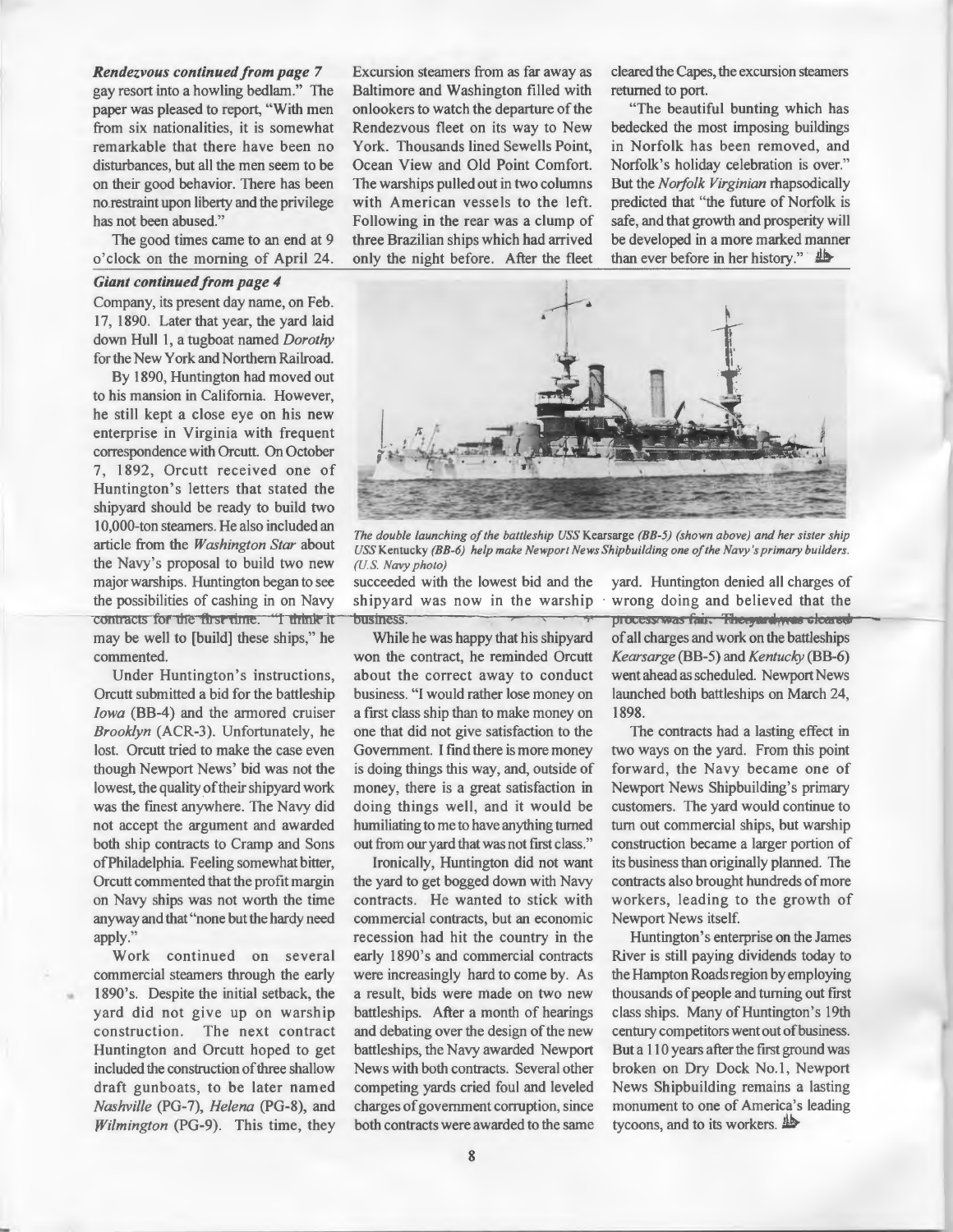### **Volunteer News**

by Bob Matteson and Becky Poulliot

#### *The Class of '97*

**T**n April, we graduated and welcomed lfive new docents into our extended museum family. We would like to introduce them to you now.

 $&$ **Notes** 

Between 1939 and 1945, Bill Wagner served in the U.S. Navy and achieved the rate of Chief Pharmacist's Mate. He is a veteran of the Japanese air raid on Pearl Harbor and served in the Pacific Theater until 1944. In July of that year, he was assigned to the 2nd Marine Division at Camp Pendelton, CA.

After the war, Bill attended Seabury-Western Seminary in Evanston, Illinois. He graduated in 1950 and was ordained as an Espiscopal Priest. He married Cordei1a Ruffin of the old Norfolk Ruffin family in 1964.

Bill's last church, before retiring from the clergy, was the Portland Trinity Episcopal Church, where he served as the Rector from 1977 until 1990. His historical interests range from the American Revolution through the American Civil War periods.

Jim Reid retired from the U.S. Navy as a commander on April I, 1980. He is a 1957 graduate of the Naval Academy and spent his career as a Naval aviator. He served two tours in Vietnam between 1967-1971. Jim has a master's degree from George Washington University and a second bachelor's degree in computer science from Old Dominion.

Jim married Jean Burns of Richburg, South Carolina in 1962. Following retirement from the Navy, he taught math and computer programming for ten years. Jim is particularly interested in WWII history.

James W. Jolly, better known as "Bill," served as a shipfitter in the U.S. Navy from 1943 until an injury forced his retirement after 17 years and nine months. Retired with 100% disability, Bill left the Navy and opened up a home improvement company in Great Bridge.

A native of Baltimore, MD, Bill



*HRNM docent Preston Turpin and Tom Duggan give a presentation of life at sea duing the Age of Sail during the museum 's 3rd grade program. (Photo by Gordon Calh oun)* 

married Norfolk-native Annis Cutherell the students about life at sea aboard a in 1944. Both graduated from Norfolk's sailing ship. You will not be Maury High School. Annis' family came disappointed. The docents use replicas to this area in the late 1600's. In 1745, a of marlin spikes, holystones, mess kits, family member of Annis founded the and ditty bags to allow the students to Oak Grove Methodist Church in Great learn about the Navy in a hands-on way. Bridge. Bill has a general interest in naval history.

Sally Tobin is a Navy wife of 36 years and has traveled around the world. She is married to Rear Adm. Byron "Jake" Tobin (Ret.), one time Commander, Naval Base, Norfolk. A native of East Orange, New Jersey, she has two children, a son and a daughter.

Sally holds a Bachelor of Arts from Cornell University in French Literature and attended the Sorbonne in Paris. For the past several months she has been serving as the museum's volunteer coordinator. Additionally, she has become part of the museum's interpreter program and has taken on the persona of a visitor to the Jamestown Exposition of 1907 from New Hampshire.

#### *The 3rd Grader Program*

This Spring season, our galleries have been filled with school students and families. The museum has been fortunate to work with Nauticus on a pilot project for all third graders in the Norfolk school system. The museum is filling one of the three learning segments the students undertake while at Nauticus. If you have a chance, drop in one weekday morning through June 5 and see your fellow docents in action teaching



*Every student who participated in the museum 's third grader program this Spring received the above sticker. (Designed by Marla Nelson)* 

It is a delight to see these children engage. Special thanks to the docents and staff who have made this possible: Bob Matteson, Joe Judge, Paul Bohn, Miriam Burgess, David Dashiell, Tom Duggan, Bill Ely, Harrell Forrest, Jud Hill, Hunt Lewis, AI Petrich, Ralph Preston, and Preston Turpin.

#### *Next Docent Meeting*

The next quarterly docent meeting has been scheduled at the Chrysler Museum of Art on June 12 at 10 a.m. A tour of the Chrysler's maritime collection will follow the meeting. Look for details in the mail.  $\mathbb{\mathbb{R}}$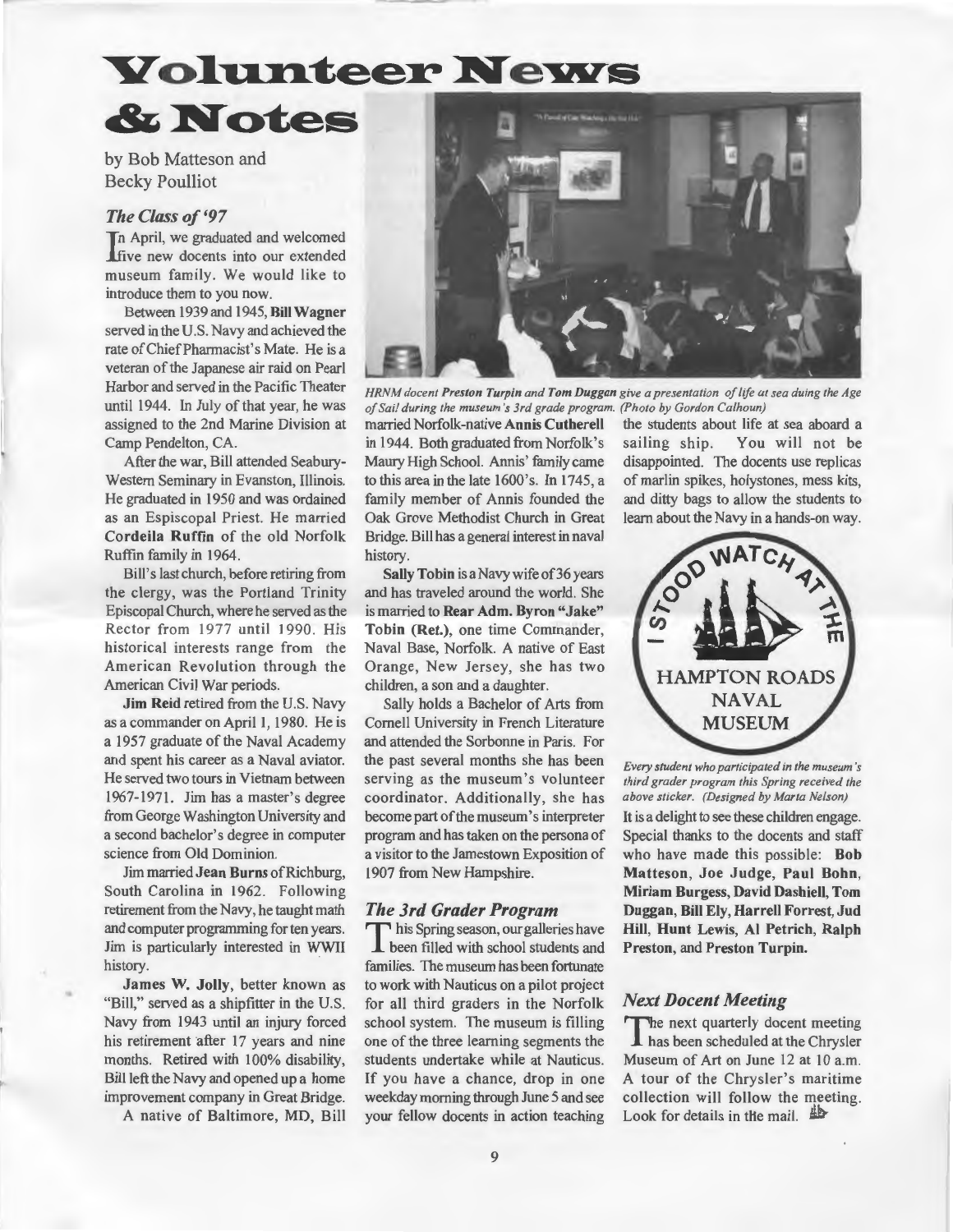

*The Sage Speaks Out-The State ofthe Fleet in 1861* 

disturbing charge has come to<br>the attention of the Sage. It has<br>the vears leading up to the American Civil the attention of the Sage. It has been recently suggested that in the years leading up to the American Civil War, commissioned warships of the U.S. Navy were purposely sent to far away stations by pro-Southern politicians, who saw war as inevitable, so that the ships would be not be in position to suppress the rebellion. This belief is rooted from the fact that in March, 1861 only seven of the Navy's 40 commissioned warships were in American waters. A conspiracy of pro-Southern politicians is not a new concept. As early as 1883, one historian listed the state of the fleet in 1861 and commented that "No one versed in naval matters can read the above disposition of force without feeling indignant at the fact that it was so solely to favor the conspirators."

At the center of these charges is the man who directed the Navy from 1857- 1861: Secretary of the Navy Isaac Toucey. Toucey was a Connecticut Democrat, who as a congressman, supported several pieces of pro-slavery legislation, including the enforcement of the fugitive slave law. It was his belief that so long as slavery was the law of the land it should be enforced and not ignored because of a "higher law." Because of this view, he gained a reputation of being a Southern sympathizer. It does not help Toucey's cause when one looks at the make up of President Franklin Buchanan's cabinet. All the department heads were either Southerners or "Southernsympathizing." More recent historians dismiss the conspiracy theory, but replace

•

# *fte Museum Sage*

it with the belief that Toucey simply was<br>an incompetent fool for not seeing a war<br>**The State of the Fleet-**<br>**March 1861** on the horizon and recalling the fleet from **March 1861**<br> **March 1861 Home Squadron (Patrols around 1861)** 

look back at an event, assume it was  $\begin{bmatrix} 1 & s \end{bmatrix}$  sloop-of-war, 3 steam sloops, 2 inevitable and then critique people for sloops, 4 steam gunboats, 1 storeship. inevitable, and then critique people for  $\begin{array}{|l|l|}\n\hline\n\text{sloops, 4 steam gunboats, 1 storeship.}\n\hline\n\text{not seeing this event on the horizon.} The$ not seeing this event on the horizon. The East Indies Squadron (Patrols<br>secession of the Southern states and the suppressing the Malaysian pirates)secession of the Southern states and the suppressing the Malaysian pirates)-<br>suar between North and South was not a 1 steam frigate, 3 steam sloops, 2 war between North and South was not a I steam frigate , 3 steam sloops, 2 certain event until Abraham Lincoln was  $\begin{array}{|l|l|l|}\n\hline\n\text{sloops.} \\
\text{elected President in November 1860.} \quad \text{Mealiterranean Squadron-3 steam}\n\end{array}$ elected President in November, 1860. Up **Mediterranean Steam Solution-3** sloops. to this point, Toucey and the Navy had  $\left\{\n \begin{array}{l}\n \text{sloops.} \\
 \text{Brazil Squadron-1 fridge, 1 steam}\n \end{array}\n \right\}$ their normal obligations of protecting  $\begin{array}{c} \textbf{B} \textbf{r} \textbf{azil} \textbf{S} \textbf{quadron-l} \textbf{trig} \\ \textbf{A} \textbf{merican interest and commerce} \textbf{The} \textbf{S} \textbf{loop, I} \textbf{steam gunboat.} \end{array}$ American interests and commerce. The  $\begin{array}{c} \text{Sloop, 1 steam gunboat.} \\ \text{African} \text{Squadron} \end{array}$  (Patrols Navy assigned ships to six different  $\begin{array}{|c|c|c|c|}\n\end{array}$  African Squadron (Patrols squadrons There was a squadron of the suppressing the slave trade)-4 steam squadrons. There was a squadron off the suppressing the slave trade-<br>coast of Africa suppressing the slave sloops, 3 sloops, 1 storeship. coast of Africa suppressing the slave  $\left\{\n \begin{array}{l}\n \text{sloops, 3 sloops, 1 storeship.}\n \text{trade much to the dislike of Southerners\n} \end{array}\n \right.\n \text{ Pacific Squadron-3 steam slopes, 1}$ trade, much to the dislike of Southerners. Pacific Squadron-3 steam<br>One was in the Mediterranean one was<br>steam gunboat, 3 sloops. One was in the Mediterranean, one was steam gunboat, 3 sloops.<br>stationed in Brazil, two were in the Early New Construction-14 steam sloops. stationed in Brazil, two were in the Far New Construction-14 steam sloops Fast and one was stationed in home  $\begin{array}{c|c} \text{New Construction-14 steam slots.} \\ \end{array}$ East, and one was stationed in home  $\begin{array}{|c|c|c|c|c|} \hline 23$  gunboats, 12 steam gunboats.<br>Waters All of these were justified **Decommissioned ships later** waters. All of these were justified **Decommissioned ships later**<br>deployments as foreign powers **refitted and recommissioned-3** sail deployments as foreign powers refitted and recommissioned-3 sail<br>threatened American interests in these frigates, 4 steam frigates, 5 sloops, 2 threatened American interests in these regions.

Even before November, 1860 some ships were being recalled. The ill-fated sloop-of-war USS *Cumberland* and

*A common mistake of historians is to look back at an event, assume it was inevitable and, critique people for not seeing this event on the horizon. The secession of the Southern states and the war between North and South was not a certain event until Abraham Lincoln was elected President in November 1860.* 

several other sloops were being recalled from their stations off Vera Cruz, Mexico as early as the fall of 1860. As for the other ships, 19th century communications were still painfully slow. For example, when the ships were recalled from the East Indies station in Hong Kong on March 4, 1861, many like the steam sloop USS *Hartford,* did not arrive home until December. For these

overseas stations sooner than he did. Home Squadron (Patrols around<br>A common mistake of historians is to United States and Mexico)-1 frigate, A common mistake of historians is to United States and Mexico)-1 frigate,<br>the back at an event assume it was  $\frac{1 \text{ sloop-of-war}}{1 \text{ sloop-of-war}}$ , 3 steam sloops, 2

brigs, 3 steam sloops.

ships to have been to arrive at the moment of hostilities, orders would have had to gone out at the latest by June 1860. This would have been foolish. All of the Navy's big ships, namely the 48-gun steam frigates, were at home in a decommissioned state and not out on a foreign station. These ships were key factors in the capture of several Confederate forts. Except for *Merrimack,*  all ofthem were ready within two to three months after the outbreak of war.

If there was a conspiracy of Southerners to undermined the readiness of the U.S. Navy in 1861, then why did not Southern captains tum their ships over to the South when they had the chance? For example, in early 1861, Capt. John Newland Maffitt, a North Carolina resident and future captain of the cruiser CSS *Florida,* had the option to deliver his ship, the 8-gun steamer USS *Crusader,* to the Alabama Navy. Maffitt *The Museum Sage Continued on Page II*